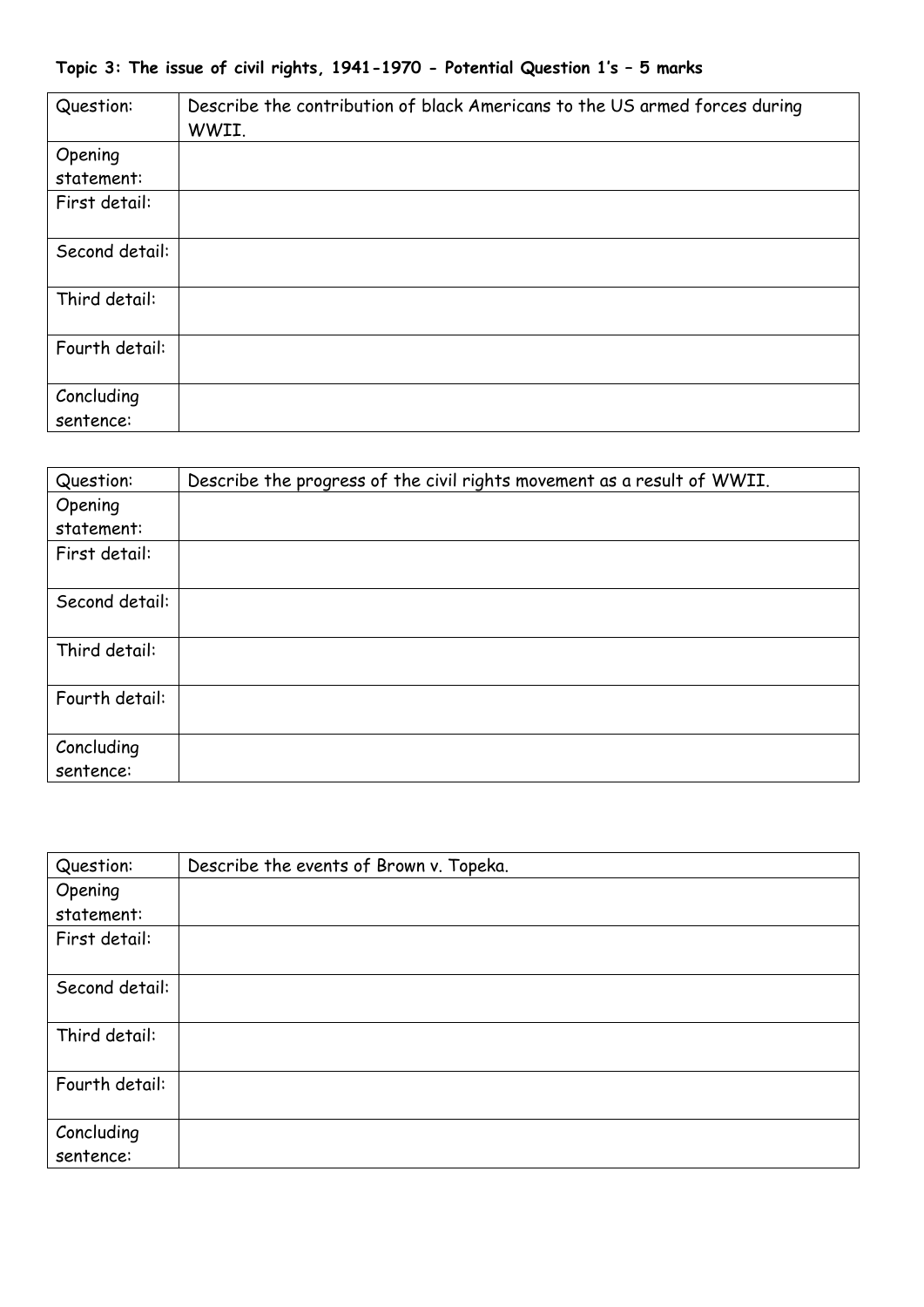| Question:               | Describe the events of the Little Rock 9. |
|-------------------------|-------------------------------------------|
| Opening                 |                                           |
| statement:              |                                           |
| First detail:           |                                           |
| Second detail:          |                                           |
| Third detail:           |                                           |
| Fourth detail:          |                                           |
| Concluding<br>sentence: |                                           |

| Question:               | Describe the events surrounding James Meredith. |
|-------------------------|-------------------------------------------------|
| Opening                 |                                                 |
| statement:              |                                                 |
| First detail:           |                                                 |
| Second detail:          |                                                 |
| Third detail:           |                                                 |
| Fourth detail:          |                                                 |
| Concluding<br>sentence: |                                                 |

| Question:               | Describe the events of the Montgomery Bus Boycott. |
|-------------------------|----------------------------------------------------|
| Opening                 |                                                    |
| statement:              |                                                    |
| First detail:           |                                                    |
| Second detail:          |                                                    |
| Third detail:           |                                                    |
| Fourth detail:          |                                                    |
| Concluding<br>sentence: |                                                    |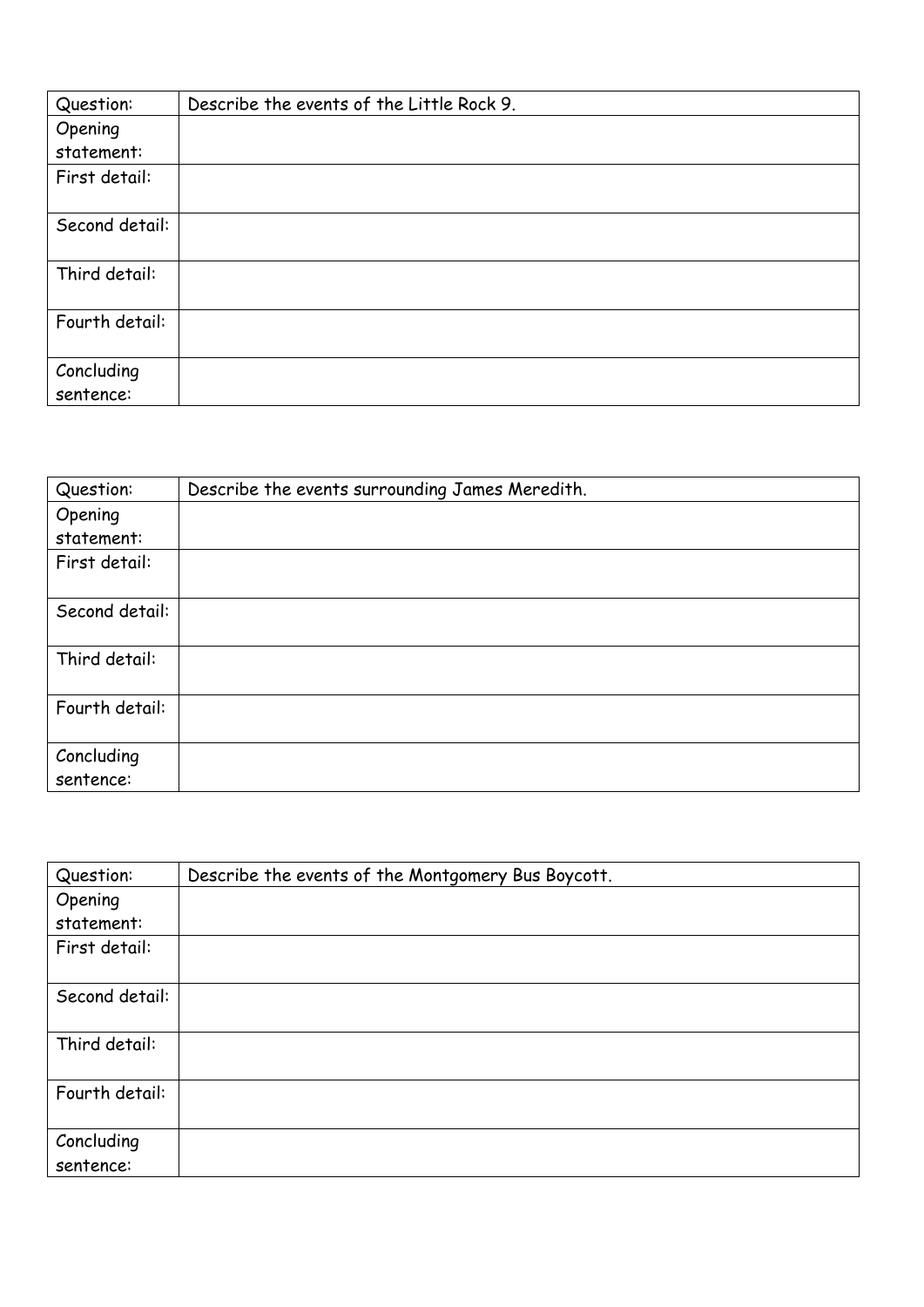| Question:      | Describe sit-ins. |
|----------------|-------------------|
| Opening        |                   |
| statement:     |                   |
| First detail:  |                   |
|                |                   |
| Second detail: |                   |
|                |                   |
| Third detail:  |                   |
| Fourth detail: |                   |
|                |                   |
| Concluding     |                   |
| sentence:      |                   |

| Question:               | Describe freedom rides. |
|-------------------------|-------------------------|
| Opening                 |                         |
| statement:              |                         |
| First detail:           |                         |
|                         |                         |
| Second detail:          |                         |
| Third detail:           |                         |
| Fourth detail:          |                         |
| Concluding<br>sentence: |                         |

| Question:               | Describe the role of Martin Luther King Jnr in the civil rights movement. |
|-------------------------|---------------------------------------------------------------------------|
| Opening                 |                                                                           |
| statement:              |                                                                           |
| First detail:           |                                                                           |
| Second detail:          |                                                                           |
| Third detail:           |                                                                           |
| Fourth detail:          |                                                                           |
| Concluding<br>sentence: |                                                                           |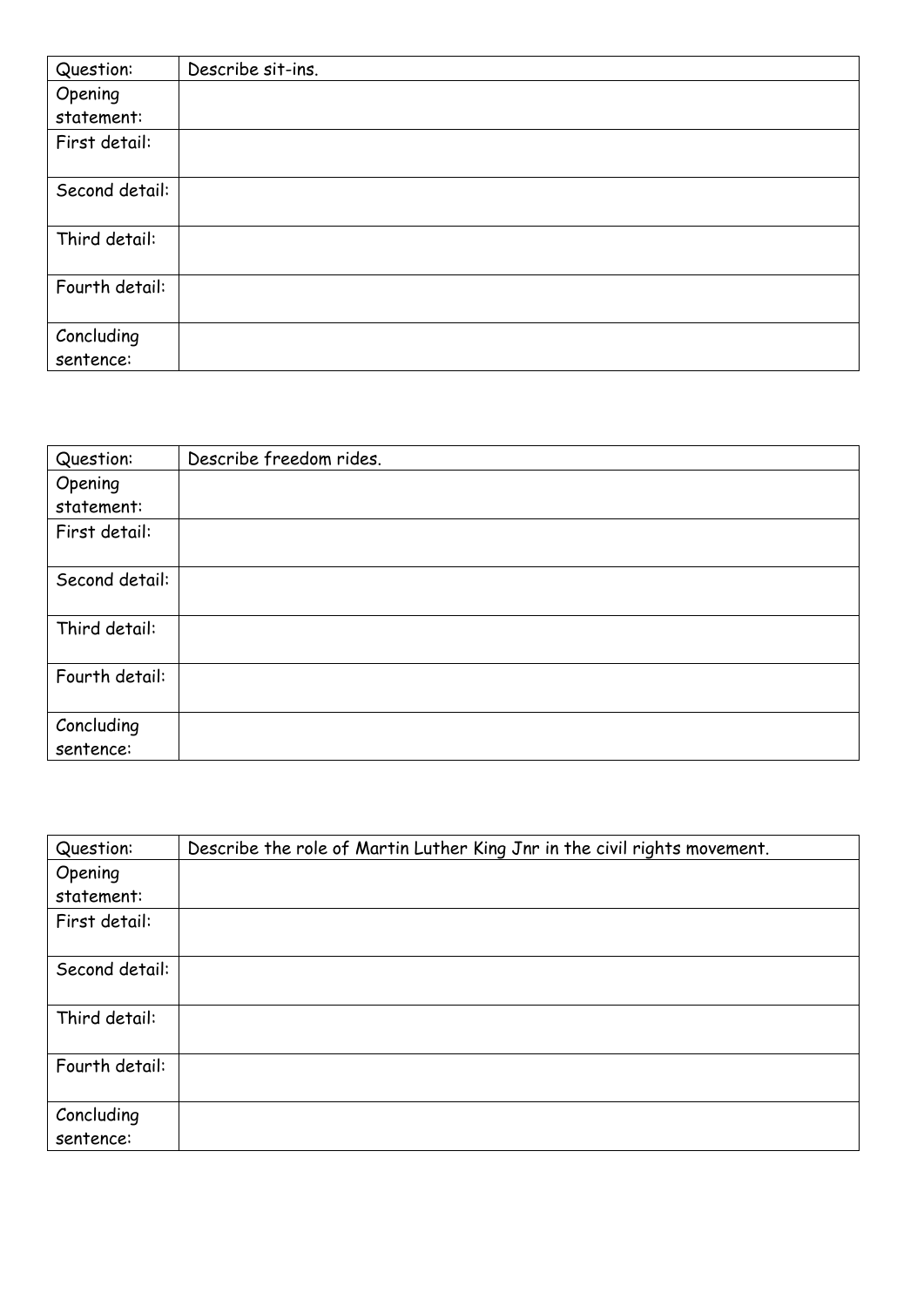| Question:               | Describe the role of Malcolm X in the civil rights movement. |
|-------------------------|--------------------------------------------------------------|
| Opening                 |                                                              |
| statement:              |                                                              |
| First detail:           |                                                              |
| Second detail:          |                                                              |
| Third detail:           |                                                              |
| Fourth detail:          |                                                              |
| Concluding<br>sentence: |                                                              |

| Question:               | Describe the events in Birmingham. |
|-------------------------|------------------------------------|
| Opening                 |                                    |
| statement:              |                                    |
| First detail:           |                                    |
| Second detail:          |                                    |
| Third detail:           |                                    |
| Fourth detail:          |                                    |
| Concluding<br>sentence: |                                    |

| Question:               | Describe the Civil Rights Act. |
|-------------------------|--------------------------------|
| Opening                 |                                |
| statement:              |                                |
| First detail:           |                                |
| Second detail:          |                                |
| Third detail:           |                                |
| Fourth detail:          |                                |
| Concluding<br>sentence: |                                |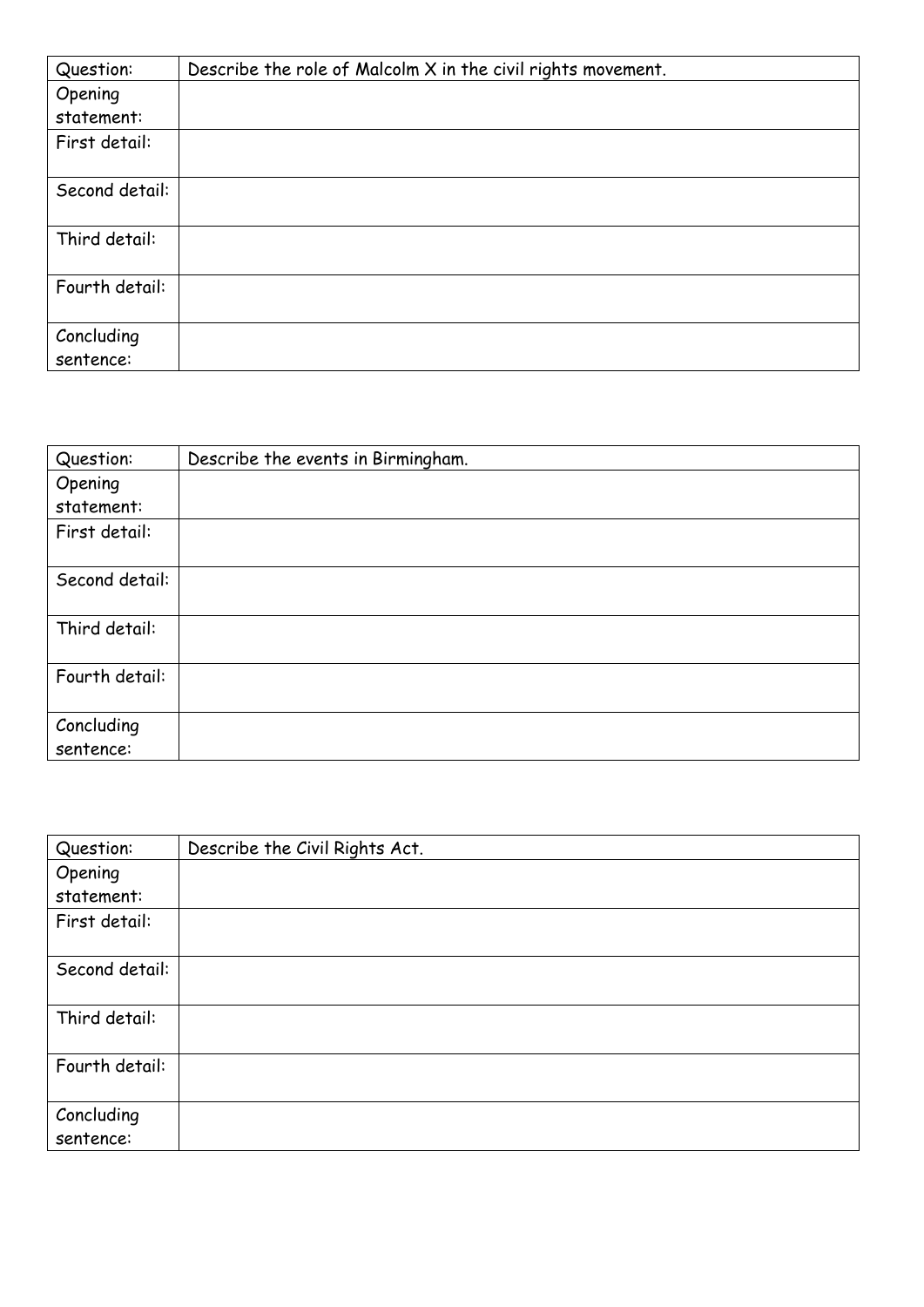| Question:               | Describe the events of the Freedom Summer. |
|-------------------------|--------------------------------------------|
| Opening                 |                                            |
| statement:              |                                            |
| First detail:           |                                            |
| Second detail:          |                                            |
| Third detail:           |                                            |
| Fourth detail:          |                                            |
| Concluding<br>sentence: |                                            |

| Question:               | Describe the events in Selma. |
|-------------------------|-------------------------------|
| Opening                 |                               |
| statement:              |                               |
| First detail:           |                               |
| Second detail:          |                               |
| Third detail:           |                               |
| Fourth detail:          |                               |
| Concluding<br>sentence: |                               |

| Question:               | Describe the Voting Rights Act. |
|-------------------------|---------------------------------|
| Opening<br>statement:   |                                 |
| First detail:           |                                 |
| Second detail:          |                                 |
| Third detail:           |                                 |
| Fourth detail:          |                                 |
| Concluding<br>sentence: |                                 |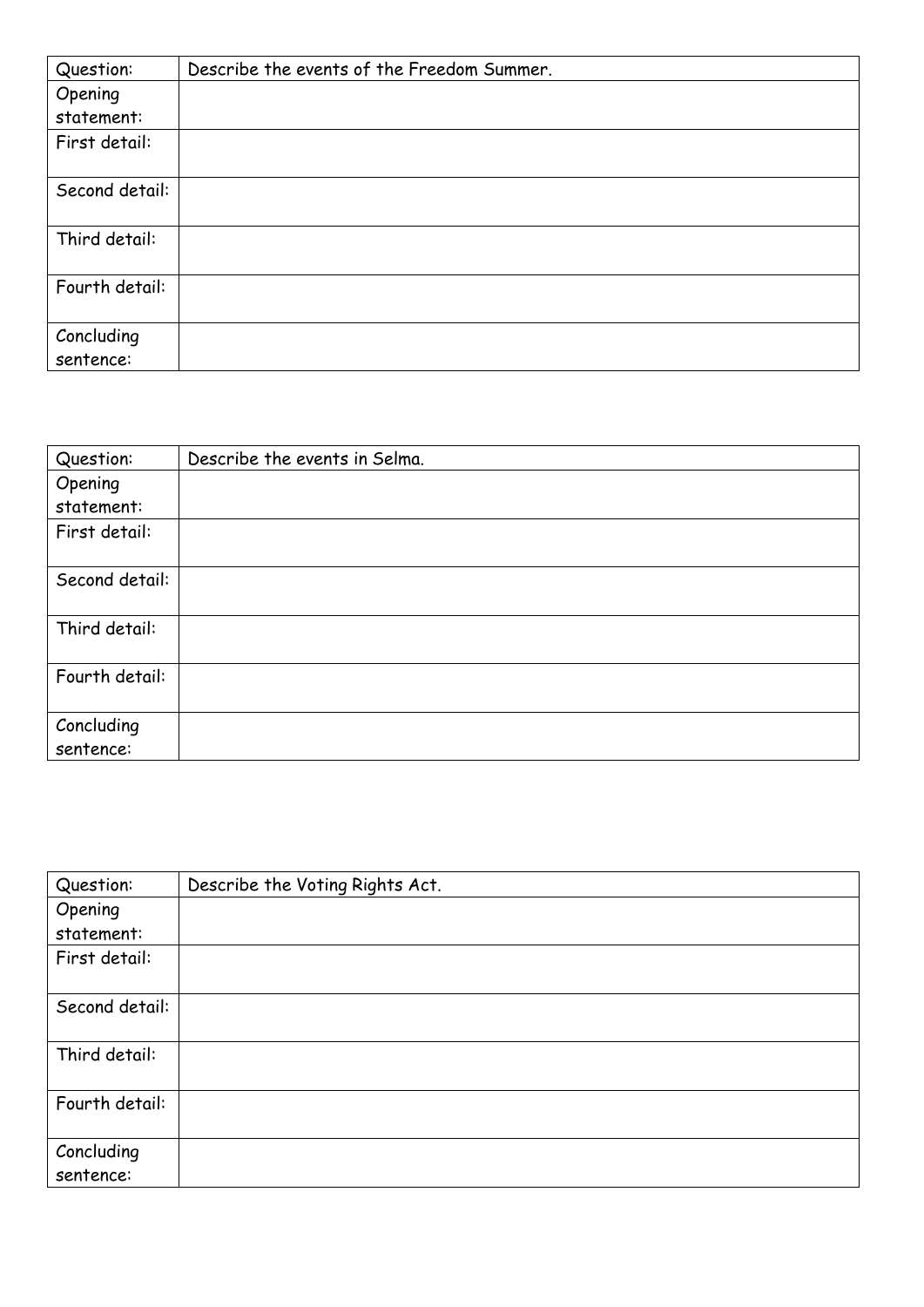| Question:               | Describe the race riots of the 1960s. |
|-------------------------|---------------------------------------|
| Opening                 |                                       |
| statement:              |                                       |
| First detail:           |                                       |
| Second detail:          |                                       |
| Third detail:           |                                       |
| Fourth detail:          |                                       |
| Concluding<br>sentence: |                                       |

| Question:               | Describe the Black Power Movement. |
|-------------------------|------------------------------------|
| Opening                 |                                    |
| statement:              |                                    |
| First detail:           |                                    |
| Second detail:          |                                    |
| Third detail:           |                                    |
| Fourth detail:          |                                    |
| Concluding<br>sentence: |                                    |

| Question:               | Describe the Black Panthers. |
|-------------------------|------------------------------|
| Opening<br>statement:   |                              |
| First detail:           |                              |
| Second detail:          |                              |
| Third detail:           |                              |
| Fourth detail:          |                              |
| Concluding<br>sentence: |                              |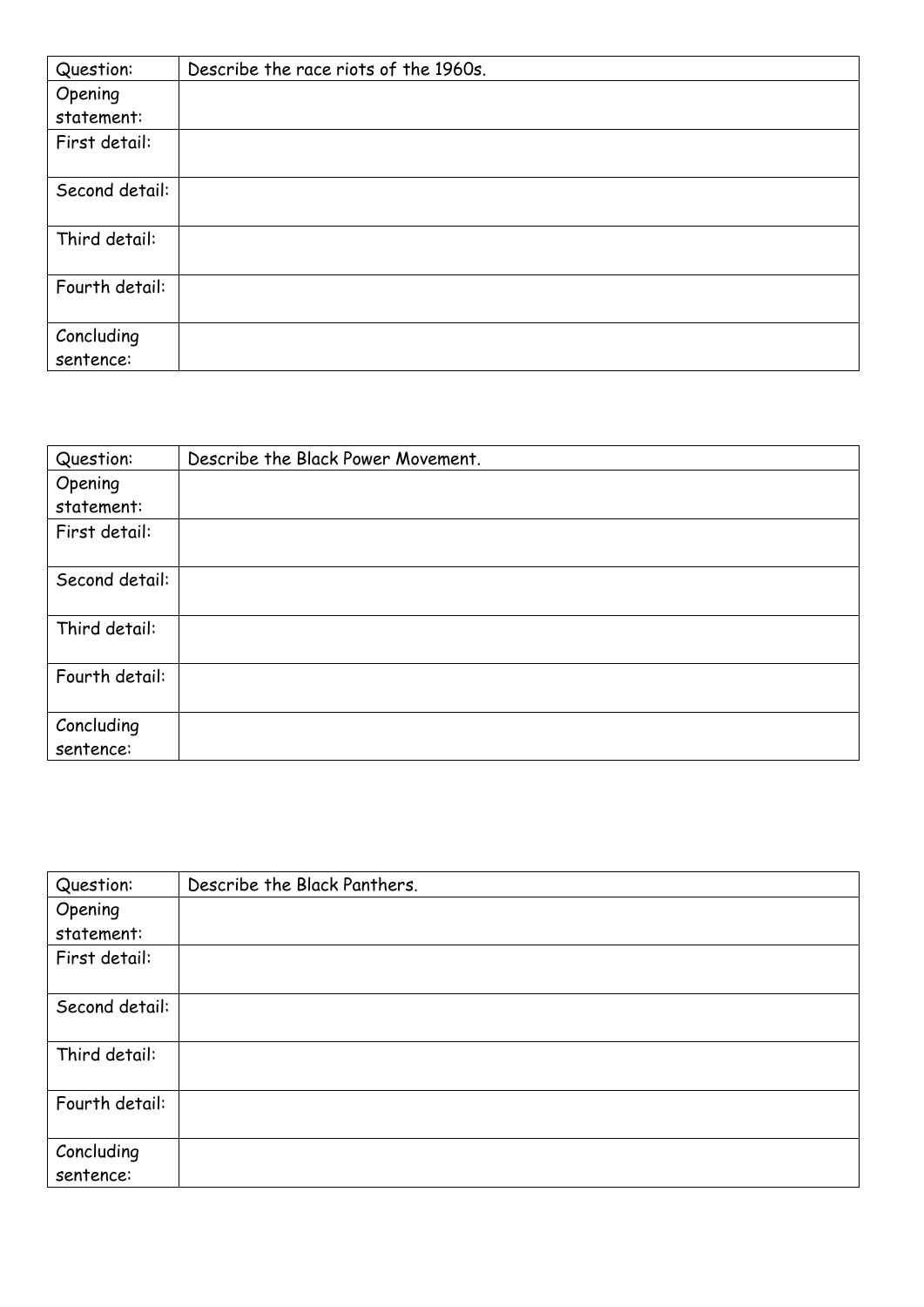|  |  |  |  | Topic 3: The issue of civil rights, 1941-1970 - Potential Question 2's - 6 marks |  |  |  |  |
|--|--|--|--|----------------------------------------------------------------------------------|--|--|--|--|
|--|--|--|--|----------------------------------------------------------------------------------|--|--|--|--|

| Question:        | How far did WWII progress the civil rights movement? |
|------------------|------------------------------------------------------|
| Opening -        |                                                      |
| address how far: |                                                      |
| First point and  |                                                      |
| detail:          |                                                      |
| Address how far  |                                                      |
| based on first   |                                                      |
| point:           |                                                      |
| Second point and |                                                      |
| detail:          |                                                      |
| Address how far  |                                                      |
| based on second  |                                                      |
| point:           |                                                      |
| Conclusion -     |                                                      |
| address how far: |                                                      |

| Question:        | How far did the civil rights movement make progress in terms of education? |
|------------------|----------------------------------------------------------------------------|
| Opening -        |                                                                            |
| address how far: |                                                                            |
| First point and  |                                                                            |
| detail:          |                                                                            |
| Address how far  |                                                                            |
| based on first   |                                                                            |
| point:           |                                                                            |
| Second point and |                                                                            |
| detail:          |                                                                            |
| Address how far  |                                                                            |
| based on second  |                                                                            |
| point:           |                                                                            |
| Conclusion -     |                                                                            |
| address how far: |                                                                            |

| Question:        | How far did the civil rights movement make progress as a result of the<br>Montgomery Bus Boycott? |
|------------------|---------------------------------------------------------------------------------------------------|
| Opening -        |                                                                                                   |
| address how far: |                                                                                                   |
| First point and  |                                                                                                   |
| detail:          |                                                                                                   |
| Address how far  |                                                                                                   |
| based on first   |                                                                                                   |
| point:           |                                                                                                   |
| Second point and |                                                                                                   |
| detail:          |                                                                                                   |
| Address how far  |                                                                                                   |
| based on second  |                                                                                                   |
| point:           |                                                                                                   |
| Conclusion -     |                                                                                                   |
| address how far: |                                                                                                   |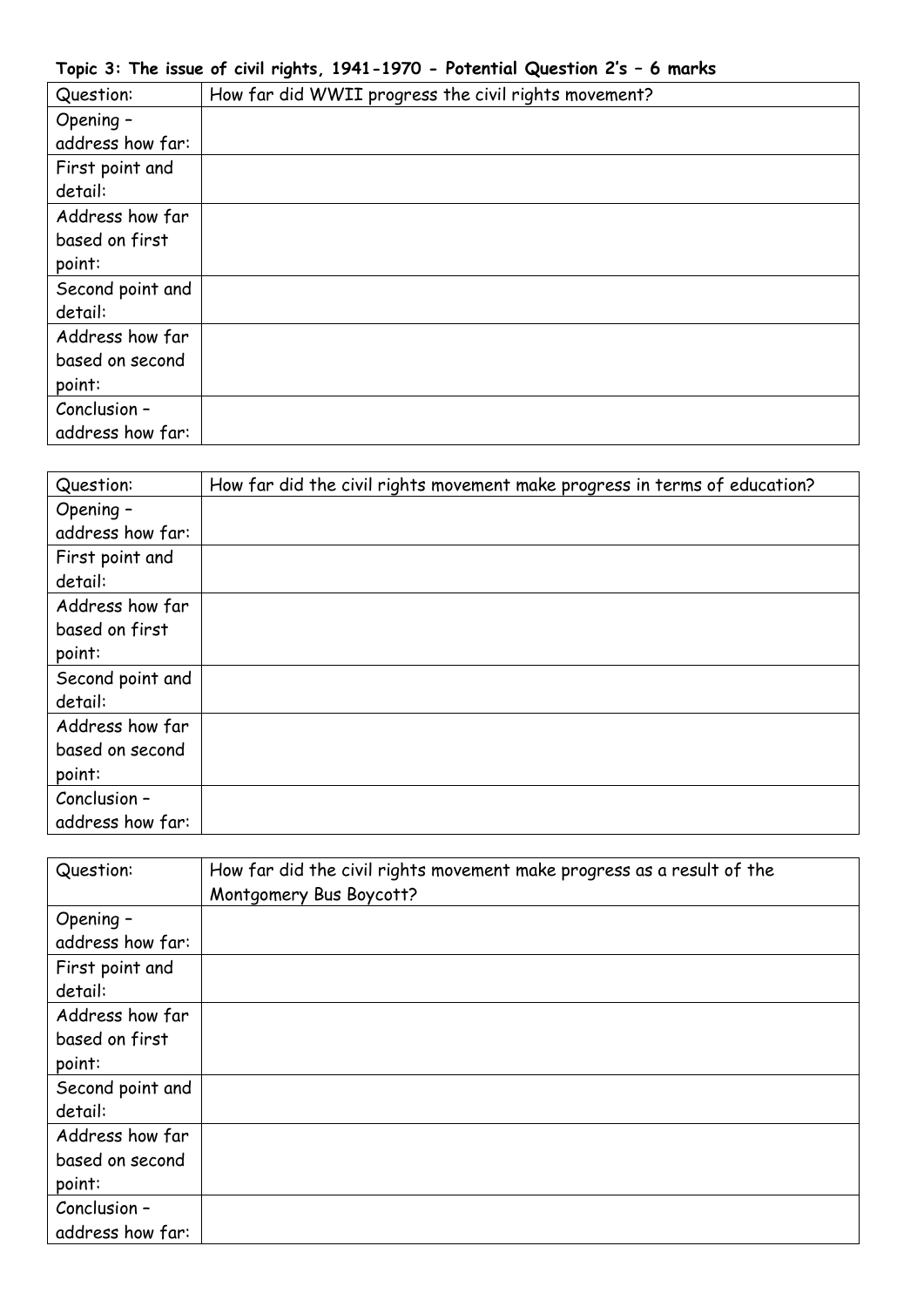| Question:        | How far did sit ins and freedom rides progress the civil rights movement? |
|------------------|---------------------------------------------------------------------------|
| Opening -        |                                                                           |
| address how far: |                                                                           |
| First point and  |                                                                           |
| detail:          |                                                                           |
| Address how far  |                                                                           |
| based on first   |                                                                           |
| point:           |                                                                           |
| Second point and |                                                                           |
| detail:          |                                                                           |
| Address how far  |                                                                           |
| based on second  |                                                                           |
| point:           |                                                                           |
| Conclusion -     |                                                                           |
| address how far: |                                                                           |

| Question:        | How far did the work of Martin Luther King Jnr contribute to the securing of<br>civil rights for black Americans? |
|------------------|-------------------------------------------------------------------------------------------------------------------|
| Opening -        |                                                                                                                   |
| address how far: |                                                                                                                   |
| First point and  |                                                                                                                   |
| detail:          |                                                                                                                   |
| Address how far  |                                                                                                                   |
| based on first   |                                                                                                                   |
| point:           |                                                                                                                   |
| Second point and |                                                                                                                   |
| detail:          |                                                                                                                   |
| Address how far  |                                                                                                                   |
| based on second  |                                                                                                                   |
| point:           |                                                                                                                   |
| Conclusion -     |                                                                                                                   |
| address how far: |                                                                                                                   |

| Question:        | How far did the work of Malcolm X contribute to the securing of civil rights for<br>black Americans? |
|------------------|------------------------------------------------------------------------------------------------------|
| Opening -        |                                                                                                      |
| address how far: |                                                                                                      |
| First point and  |                                                                                                      |
| detail:          |                                                                                                      |
| Address how far  |                                                                                                      |
| based on first   |                                                                                                      |
| point:           |                                                                                                      |
| Second point and |                                                                                                      |
| detail:          |                                                                                                      |
| Address how far  |                                                                                                      |
| based on second  |                                                                                                      |
| point:           |                                                                                                      |
| Conclusion -     |                                                                                                      |
| address how far: |                                                                                                      |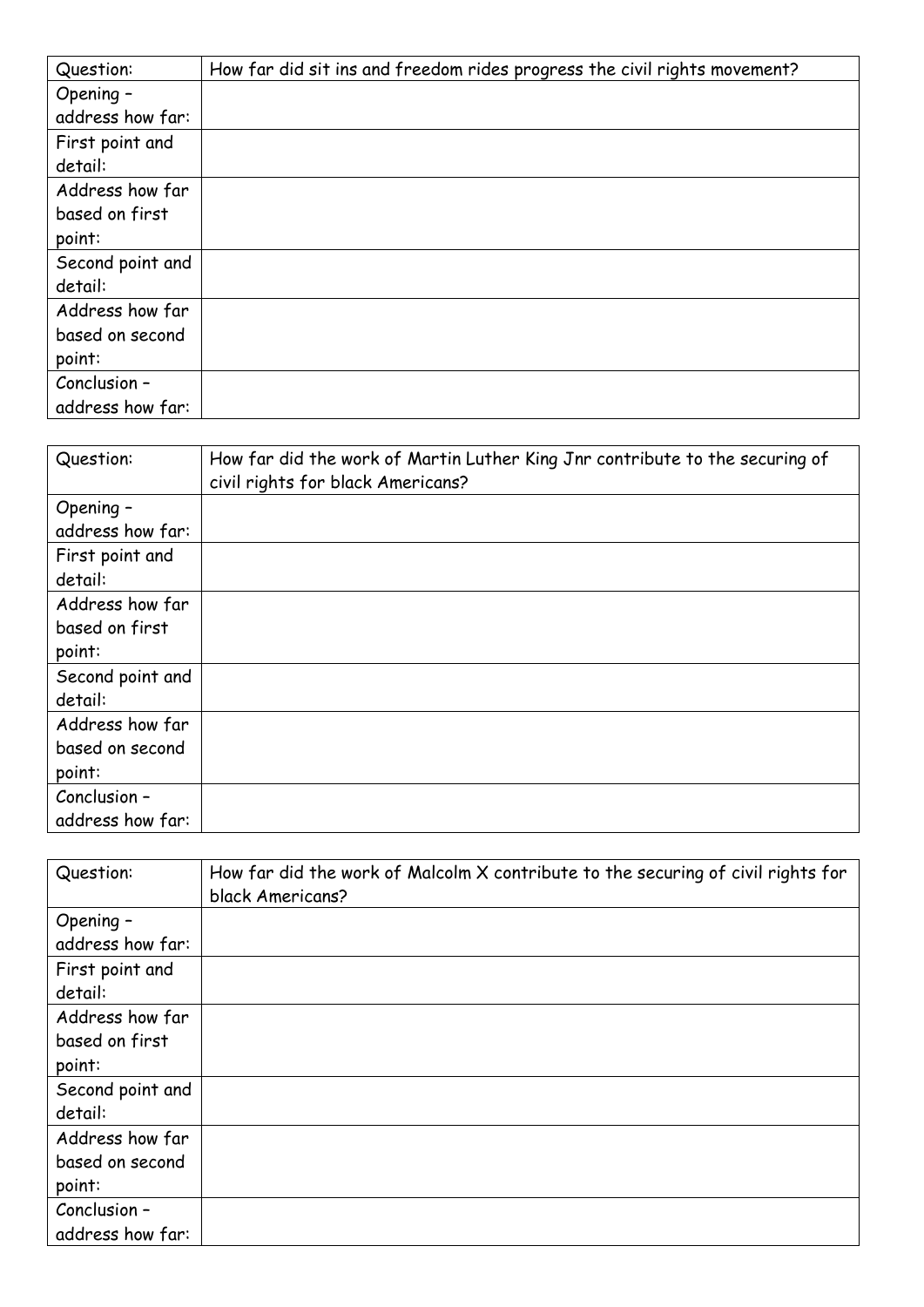| Question:        | How far had Martin Luther King's dream of equal treatment come true by the<br>end of 1968? |
|------------------|--------------------------------------------------------------------------------------------|
| Opening -        |                                                                                            |
| address how far: |                                                                                            |
| First point and  |                                                                                            |
| detail:          |                                                                                            |
| Address how far  |                                                                                            |
| based on first   |                                                                                            |
| point:           |                                                                                            |
| Second point and |                                                                                            |
| detail:          |                                                                                            |
| Address how far  |                                                                                            |
| based on second  |                                                                                            |
| point:           |                                                                                            |
| Conclusion -     |                                                                                            |
| address how far: |                                                                                            |

| Question:        | How far did the Black Panthers progress the civil rights movement? |
|------------------|--------------------------------------------------------------------|
| Opening -        |                                                                    |
| address how far: |                                                                    |
| First point and  |                                                                    |
| detail:          |                                                                    |
| Address how far  |                                                                    |
| based on first   |                                                                    |
| point:           |                                                                    |
| Second point and |                                                                    |
| detail:          |                                                                    |
| Address how far  |                                                                    |
| based on second  |                                                                    |
| point:           |                                                                    |
| Conclusion -     |                                                                    |
| address how far: |                                                                    |

| Question:        | How far did the Black Power Movement progress the civil rights movement? |
|------------------|--------------------------------------------------------------------------|
| Opening -        |                                                                          |
| address how far: |                                                                          |
| First point and  |                                                                          |
| detail:          |                                                                          |
| Address how far  |                                                                          |
| based on first   |                                                                          |
| point:           |                                                                          |
| Second point and |                                                                          |
| detail:          |                                                                          |
| Address how far  |                                                                          |
| based on second  |                                                                          |
| point:           |                                                                          |
| Conclusion -     |                                                                          |
| address how far: |                                                                          |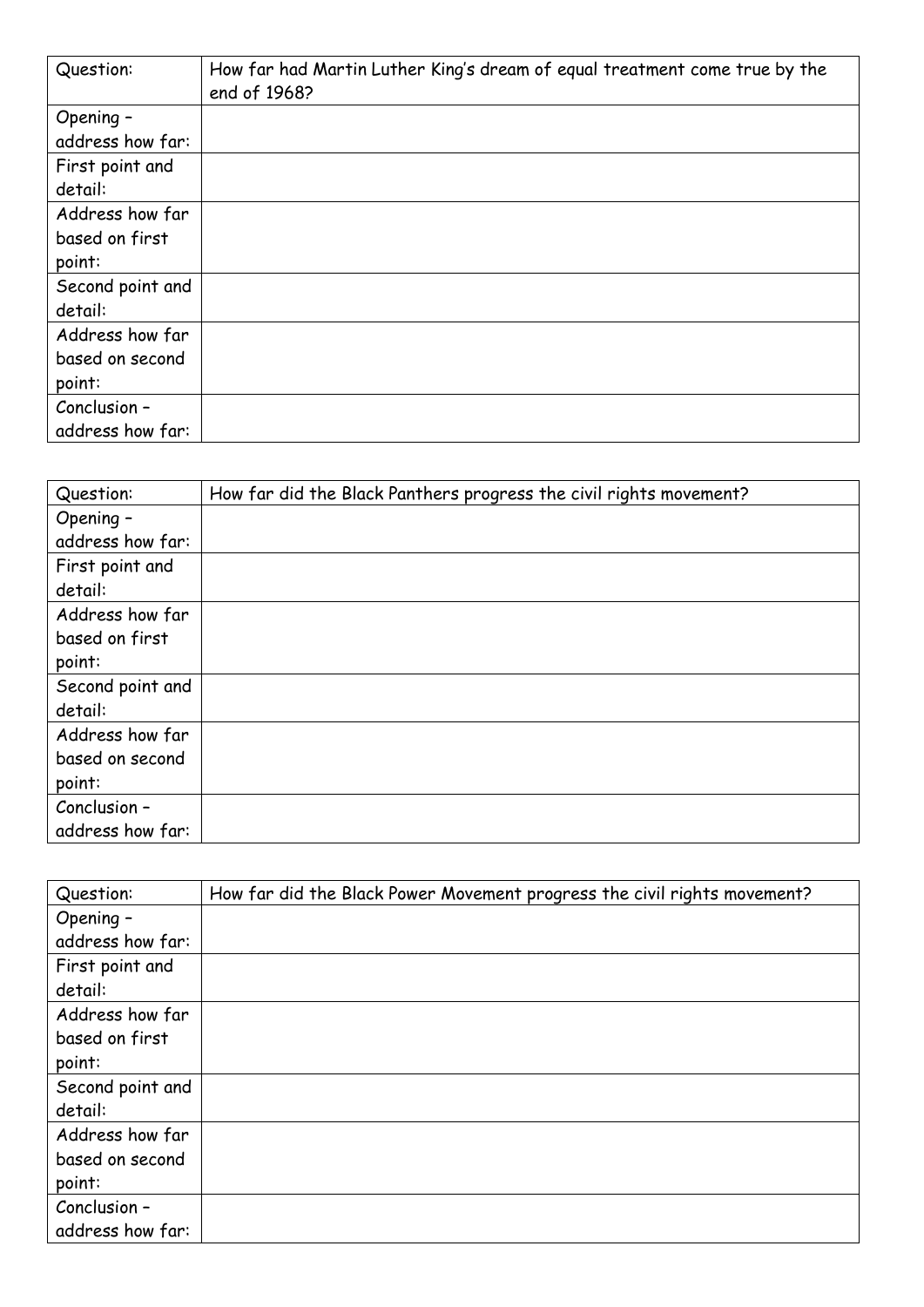## **Topic 3: The issue of civil rights, 1941-1970 - Potential Question 3's – 9 marks**

| Question:      | The fight for civil rights during the 1950s was influenced by developments such as:<br>Black Americans experiences during WWII<br>The work of the NAACP<br>Brown v. Topeka<br>Arrange the factors in order of their significance in influencing the campaign for civil<br>rights. |
|----------------|-----------------------------------------------------------------------------------------------------------------------------------------------------------------------------------------------------------------------------------------------------------------------------------|
| First choice:  |                                                                                                                                                                                                                                                                                   |
| Detail for     |                                                                                                                                                                                                                                                                                   |
| first choice:  |                                                                                                                                                                                                                                                                                   |
| Why first      |                                                                                                                                                                                                                                                                                   |
| choice is most |                                                                                                                                                                                                                                                                                   |
| significant:   |                                                                                                                                                                                                                                                                                   |
| Second choice: |                                                                                                                                                                                                                                                                                   |
| Detail for     |                                                                                                                                                                                                                                                                                   |
| first choice:  |                                                                                                                                                                                                                                                                                   |
| Why first      |                                                                                                                                                                                                                                                                                   |
| choice is most |                                                                                                                                                                                                                                                                                   |
| significant:   |                                                                                                                                                                                                                                                                                   |
| Third choice:  |                                                                                                                                                                                                                                                                                   |
| Detail for     |                                                                                                                                                                                                                                                                                   |
| third choice:  |                                                                                                                                                                                                                                                                                   |
| Why third      |                                                                                                                                                                                                                                                                                   |
| choice is most |                                                                                                                                                                                                                                                                                   |
| significant:   |                                                                                                                                                                                                                                                                                   |

| Question:      | The campaign for civil rights in the 1950s was influenced by events such as:<br>Brown v. Topeka<br>Montgomery Bus Boycott<br>Little Rock 9<br>Arrange the factors in order of their significance in helping the campaign to achieve<br>civil rights. |
|----------------|------------------------------------------------------------------------------------------------------------------------------------------------------------------------------------------------------------------------------------------------------|
| First choice:  |                                                                                                                                                                                                                                                      |
| Detail for     |                                                                                                                                                                                                                                                      |
| first choice:  |                                                                                                                                                                                                                                                      |
| Why first      |                                                                                                                                                                                                                                                      |
| choice is most |                                                                                                                                                                                                                                                      |
| significant:   |                                                                                                                                                                                                                                                      |
| Second choice: |                                                                                                                                                                                                                                                      |
| Detail for     |                                                                                                                                                                                                                                                      |
| first choice:  |                                                                                                                                                                                                                                                      |
| Why first      |                                                                                                                                                                                                                                                      |
| choice is most |                                                                                                                                                                                                                                                      |
| significant:   |                                                                                                                                                                                                                                                      |
| Third choice:  |                                                                                                                                                                                                                                                      |
| Detail for     |                                                                                                                                                                                                                                                      |
| third choice:  |                                                                                                                                                                                                                                                      |
| Why third      |                                                                                                                                                                                                                                                      |
| choice is most |                                                                                                                                                                                                                                                      |
| significant:   |                                                                                                                                                                                                                                                      |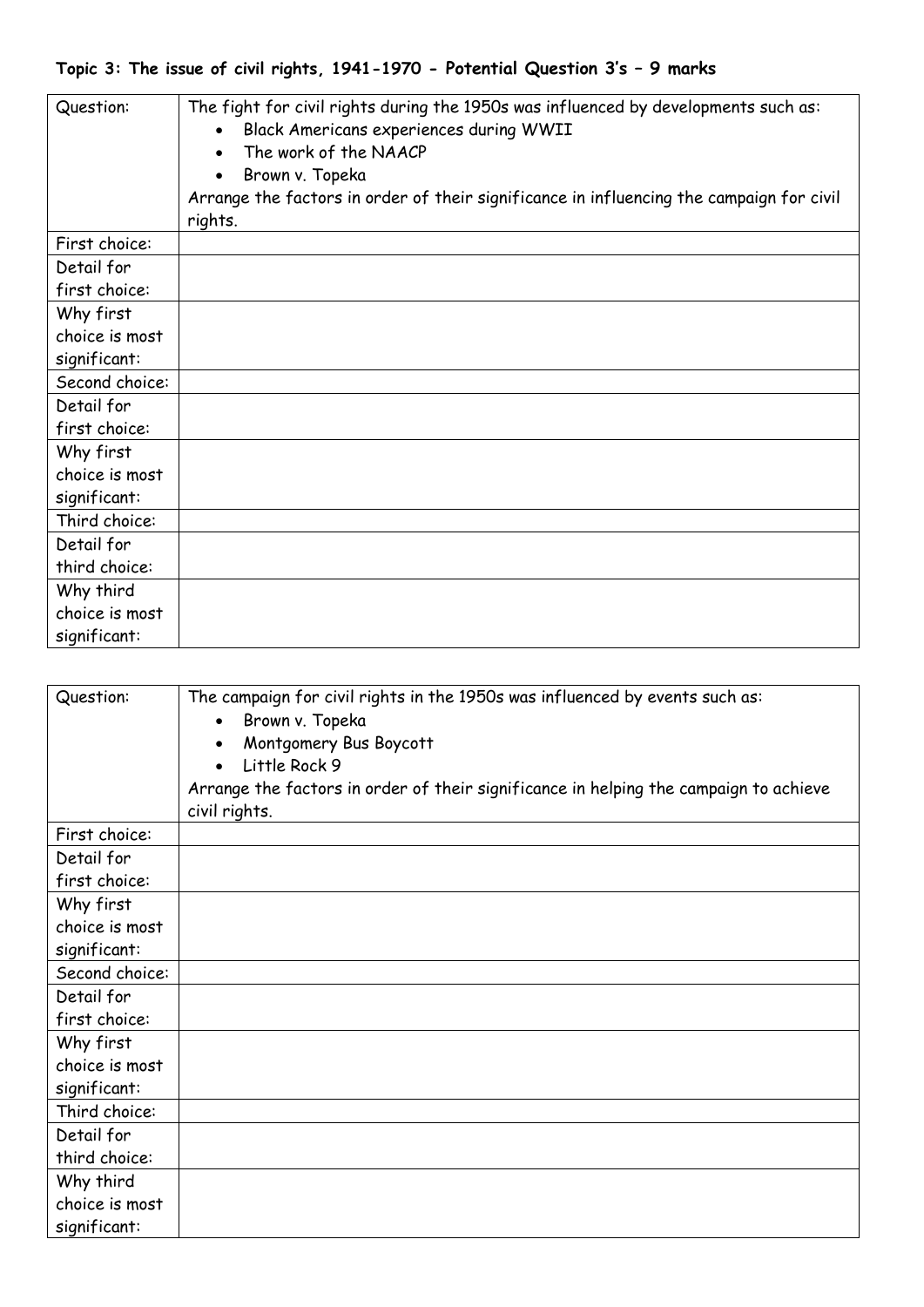| Question:      | The campaign for civil rights in the 1960s was influenced by events such as:<br>James Meredith<br>Birmingham<br>Freedom Summer<br>Arrange the factors in order of their significance in helping the campaign to achieve<br>civil rights. |
|----------------|------------------------------------------------------------------------------------------------------------------------------------------------------------------------------------------------------------------------------------------|
| First choice:  |                                                                                                                                                                                                                                          |
| Detail for     |                                                                                                                                                                                                                                          |
| first choice:  |                                                                                                                                                                                                                                          |
| Why first      |                                                                                                                                                                                                                                          |
| choice is most |                                                                                                                                                                                                                                          |
| significant:   |                                                                                                                                                                                                                                          |
| Second choice: |                                                                                                                                                                                                                                          |
| Detail for     |                                                                                                                                                                                                                                          |
| first choice:  |                                                                                                                                                                                                                                          |
| Why first      |                                                                                                                                                                                                                                          |
| choice is most |                                                                                                                                                                                                                                          |
| significant:   |                                                                                                                                                                                                                                          |
| Third choice:  |                                                                                                                                                                                                                                          |
| Detail for     |                                                                                                                                                                                                                                          |
| third choice:  |                                                                                                                                                                                                                                          |
| Why third      |                                                                                                                                                                                                                                          |
| choice is most |                                                                                                                                                                                                                                          |
| significant:   |                                                                                                                                                                                                                                          |

| Question:      | The campaign for civil rights during the 1960s was influenced by the leadership of the<br>following individuals:<br>Martin Luther King Jnr<br>Malcolm X<br>Stokely Carmichael<br>Arrange the factors in order of their significance in influencing the campaign for civil<br>rights. |
|----------------|--------------------------------------------------------------------------------------------------------------------------------------------------------------------------------------------------------------------------------------------------------------------------------------|
| First choice:  |                                                                                                                                                                                                                                                                                      |
| Detail for     |                                                                                                                                                                                                                                                                                      |
| first choice:  |                                                                                                                                                                                                                                                                                      |
| Why first      |                                                                                                                                                                                                                                                                                      |
| choice is most |                                                                                                                                                                                                                                                                                      |
| significant:   |                                                                                                                                                                                                                                                                                      |
| Second choice: |                                                                                                                                                                                                                                                                                      |
| Detail for     |                                                                                                                                                                                                                                                                                      |
| first choice:  |                                                                                                                                                                                                                                                                                      |
| Why first      |                                                                                                                                                                                                                                                                                      |
| choice is most |                                                                                                                                                                                                                                                                                      |
| significant:   |                                                                                                                                                                                                                                                                                      |
| Third choice:  |                                                                                                                                                                                                                                                                                      |
| Detail for     |                                                                                                                                                                                                                                                                                      |
| third choice:  |                                                                                                                                                                                                                                                                                      |
| Why third      |                                                                                                                                                                                                                                                                                      |
| choice is most |                                                                                                                                                                                                                                                                                      |
| significant:   |                                                                                                                                                                                                                                                                                      |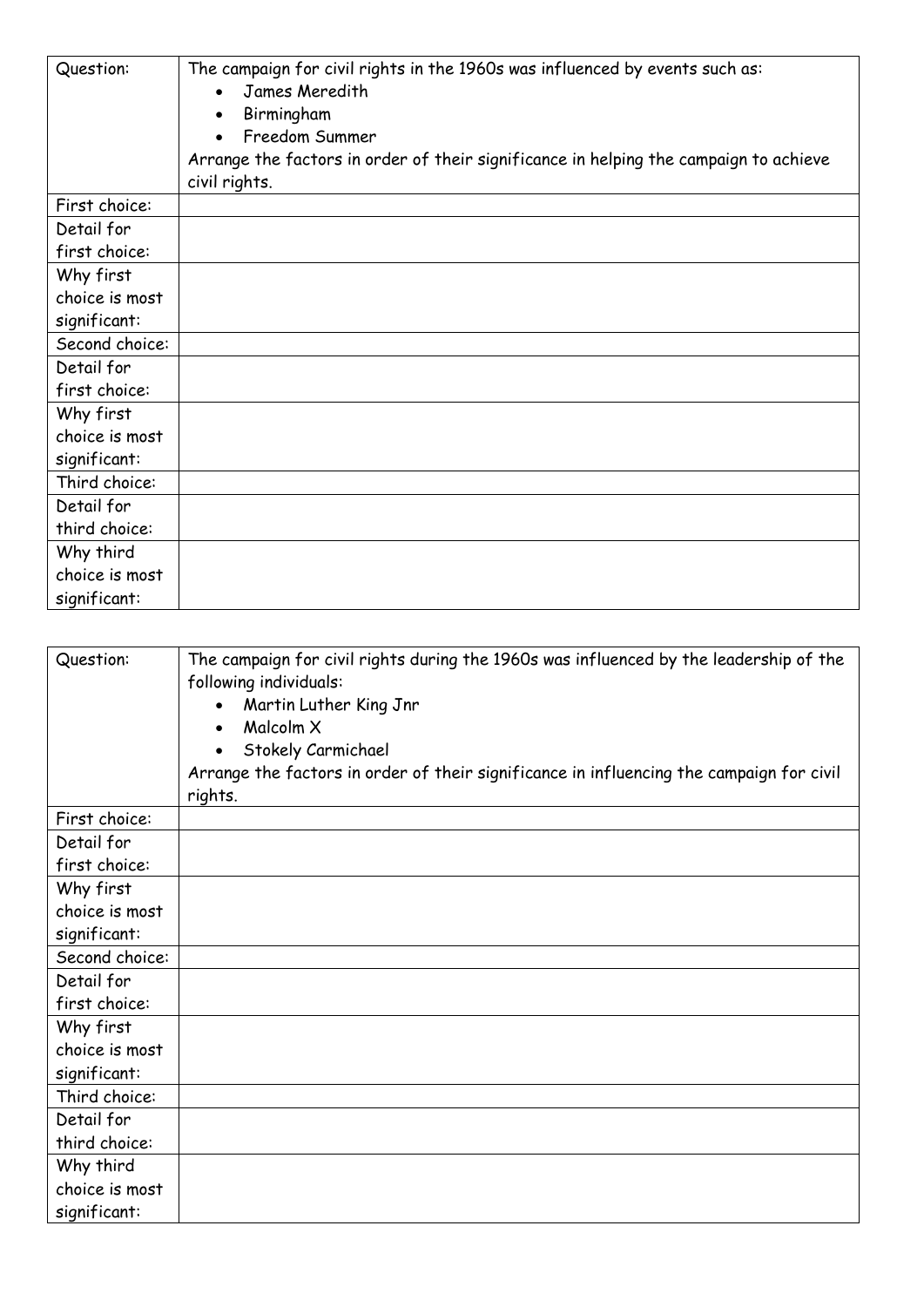| Question:      | The campaign for securing civil rights during the 1960s was influenced by<br>developments such as: |
|----------------|----------------------------------------------------------------------------------------------------|
|                | The Black Power movement                                                                           |
|                | The leadership of Malcolm X                                                                        |
|                | The Black Panther movement                                                                         |
|                | Arrange these developments in order of their significance in influencing the campaign              |
|                | for securing equality for black Americans.                                                         |
| First choice:  |                                                                                                    |
| Detail for     |                                                                                                    |
| first choice:  |                                                                                                    |
| Why first      |                                                                                                    |
| choice is most |                                                                                                    |
| significant:   |                                                                                                    |
| Second choice: |                                                                                                    |
| Detail for     |                                                                                                    |
| first choice:  |                                                                                                    |
| Why first      |                                                                                                    |
| choice is most |                                                                                                    |
| significant:   |                                                                                                    |
| Third choice:  |                                                                                                    |
| Detail for     |                                                                                                    |
| third choice:  |                                                                                                    |
| Why third      |                                                                                                    |
| choice is most |                                                                                                    |
| significant:   |                                                                                                    |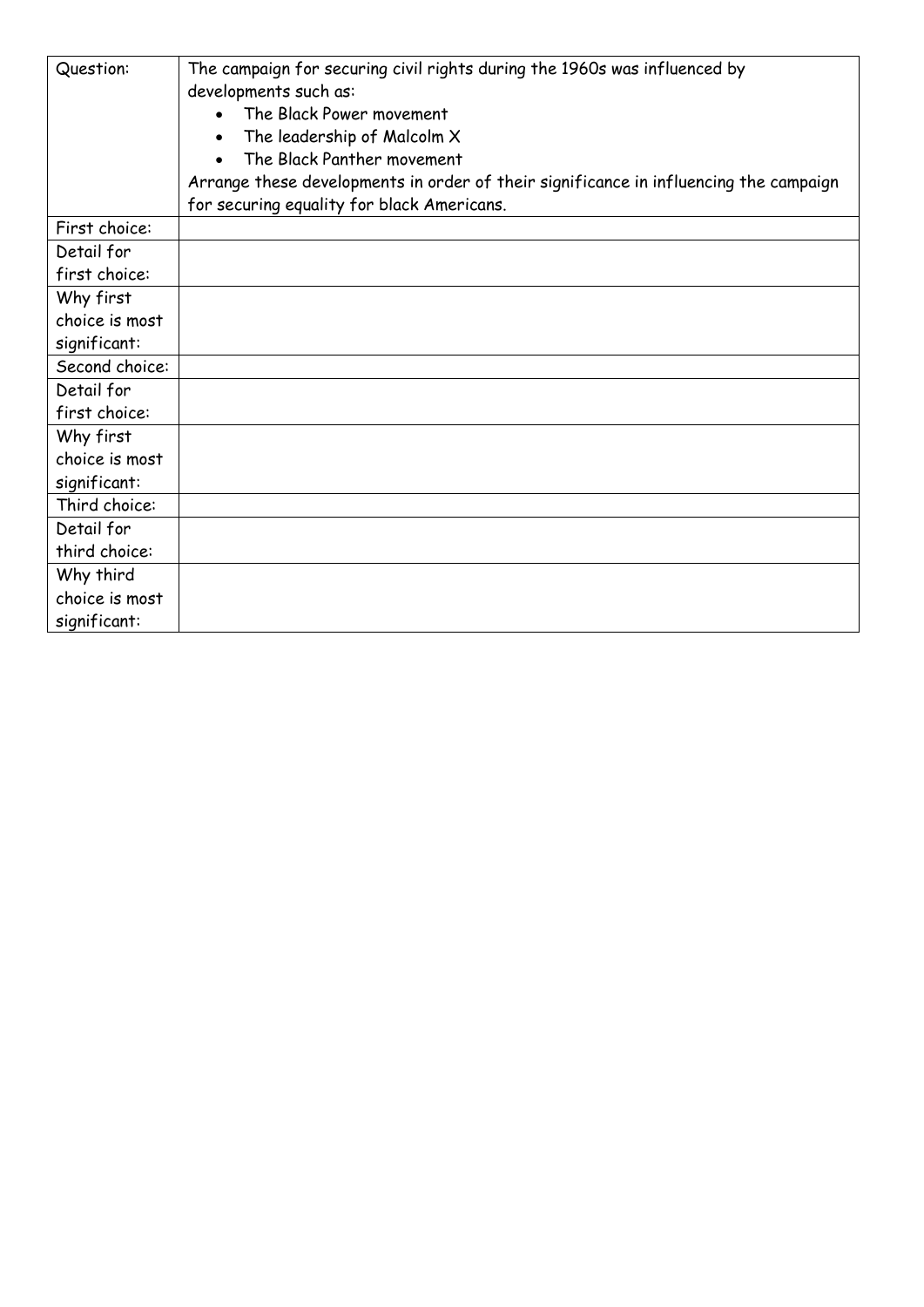| Topic 3: The issue of civil rights, 1941-1970 - Potential Question 4's - 8 marks |  |  |  |  |  |  |  |  |
|----------------------------------------------------------------------------------|--|--|--|--|--|--|--|--|
|----------------------------------------------------------------------------------|--|--|--|--|--|--|--|--|

| Question:             | Explain why WWII was important for the civil rights movement. |
|-----------------------|---------------------------------------------------------------|
| Opening - give        |                                                               |
| two reasons:          |                                                               |
| First reason          |                                                               |
| why:                  |                                                               |
| <b>Explanation of</b> |                                                               |
| first reason:         |                                                               |
|                       |                                                               |
|                       |                                                               |
|                       |                                                               |
| Second reason         |                                                               |
| why:                  |                                                               |
| Explanation of        |                                                               |
| second reason:        |                                                               |
|                       |                                                               |
|                       |                                                               |
|                       |                                                               |
| Conclusion -          |                                                               |
| summarise and         |                                                               |
| link back to the      |                                                               |
| question              |                                                               |

| Question:        | Explain why educational cases were important for the civil rights movement. |
|------------------|-----------------------------------------------------------------------------|
| Opening - give   |                                                                             |
| two reasons:     |                                                                             |
| First reason     |                                                                             |
| why:             |                                                                             |
| Explanation of   |                                                                             |
| first reason:    |                                                                             |
|                  |                                                                             |
|                  |                                                                             |
|                  |                                                                             |
| Second reason    |                                                                             |
| why:             |                                                                             |
| Explanation of   |                                                                             |
| second reason:   |                                                                             |
|                  |                                                                             |
|                  |                                                                             |
|                  |                                                                             |
| Conclusion -     |                                                                             |
| summarise and    |                                                                             |
| link back to the |                                                                             |
| question         |                                                                             |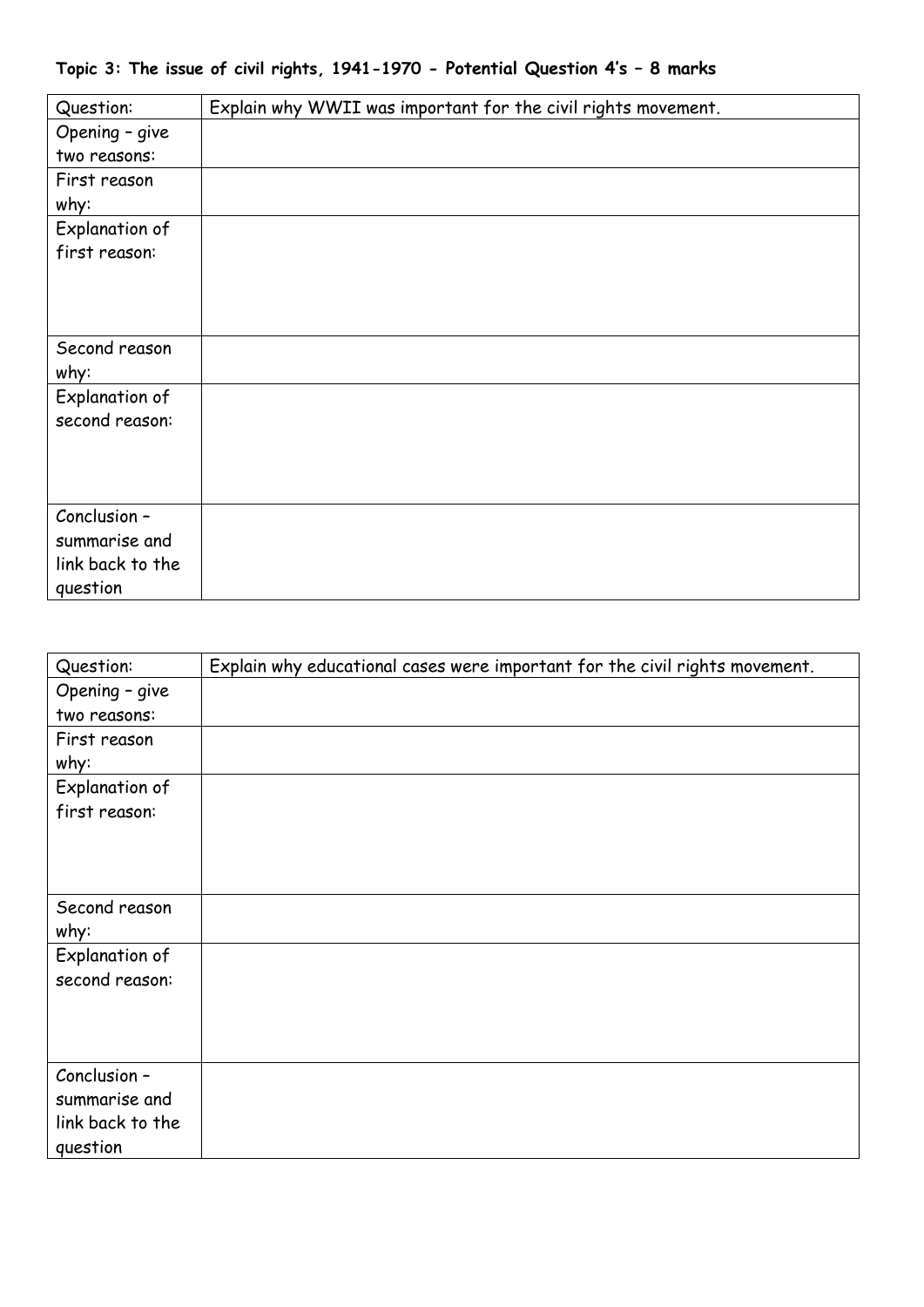| Question:        | Explain why the Montgomery Bus Boycott was important for the civil rights<br>movement. |
|------------------|----------------------------------------------------------------------------------------|
| Opening - give   |                                                                                        |
| two reasons:     |                                                                                        |
| First reason     |                                                                                        |
| why:             |                                                                                        |
| Explanation of   |                                                                                        |
| first reason:    |                                                                                        |
|                  |                                                                                        |
|                  |                                                                                        |
|                  |                                                                                        |
| Second reason    |                                                                                        |
| why:             |                                                                                        |
| Explanation of   |                                                                                        |
| second reason:   |                                                                                        |
|                  |                                                                                        |
|                  |                                                                                        |
|                  |                                                                                        |
| Conclusion -     |                                                                                        |
| summarise and    |                                                                                        |
| link back to the |                                                                                        |
| question         |                                                                                        |

| Question:                                                     | Explain why sit ins and freedom rides were important for the civil rights<br>movement. |
|---------------------------------------------------------------|----------------------------------------------------------------------------------------|
| Opening - give<br>two reasons:                                |                                                                                        |
| First reason<br>why:                                          |                                                                                        |
| Explanation of<br>first reason:                               |                                                                                        |
| Second reason<br>why:                                         |                                                                                        |
| Explanation of<br>second reason:                              |                                                                                        |
| Conclusion -<br>summarise and<br>link back to the<br>question |                                                                                        |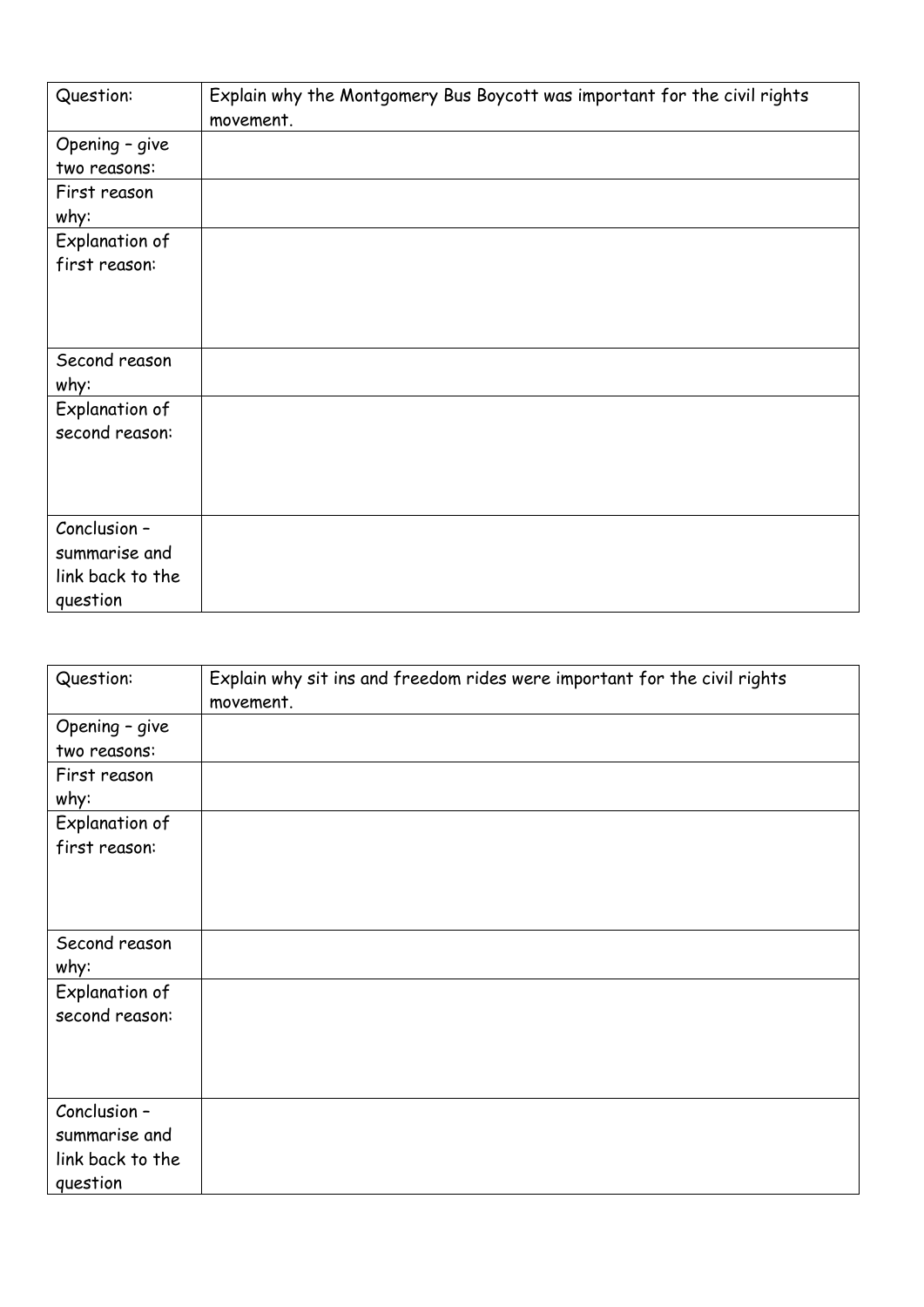| Question:             | Explain why Martin Luther King Jnr was important in the civil rights movement. |
|-----------------------|--------------------------------------------------------------------------------|
| Opening - give        |                                                                                |
| two reasons:          |                                                                                |
| First reason          |                                                                                |
| why:                  |                                                                                |
| Explanation of        |                                                                                |
| first reason:         |                                                                                |
|                       |                                                                                |
|                       |                                                                                |
|                       |                                                                                |
| Second reason         |                                                                                |
| why:                  |                                                                                |
| <b>Explanation of</b> |                                                                                |
| second reason:        |                                                                                |
|                       |                                                                                |
|                       |                                                                                |
|                       |                                                                                |
| Conclusion -          |                                                                                |
| summarise and         |                                                                                |
| link back to the      |                                                                                |
| question              |                                                                                |

| Question:             | Explain why Malcolm X was important in the civil rights movement. |
|-----------------------|-------------------------------------------------------------------|
| Opening - give        |                                                                   |
| two reasons:          |                                                                   |
| First reason          |                                                                   |
| why:                  |                                                                   |
| <b>Explanation of</b> |                                                                   |
| first reason:         |                                                                   |
|                       |                                                                   |
|                       |                                                                   |
|                       |                                                                   |
| Second reason         |                                                                   |
| why:                  |                                                                   |
| Explanation of        |                                                                   |
| second reason:        |                                                                   |
|                       |                                                                   |
|                       |                                                                   |
|                       |                                                                   |
| Conclusion -          |                                                                   |
| summarise and         |                                                                   |
| link back to the      |                                                                   |
| question              |                                                                   |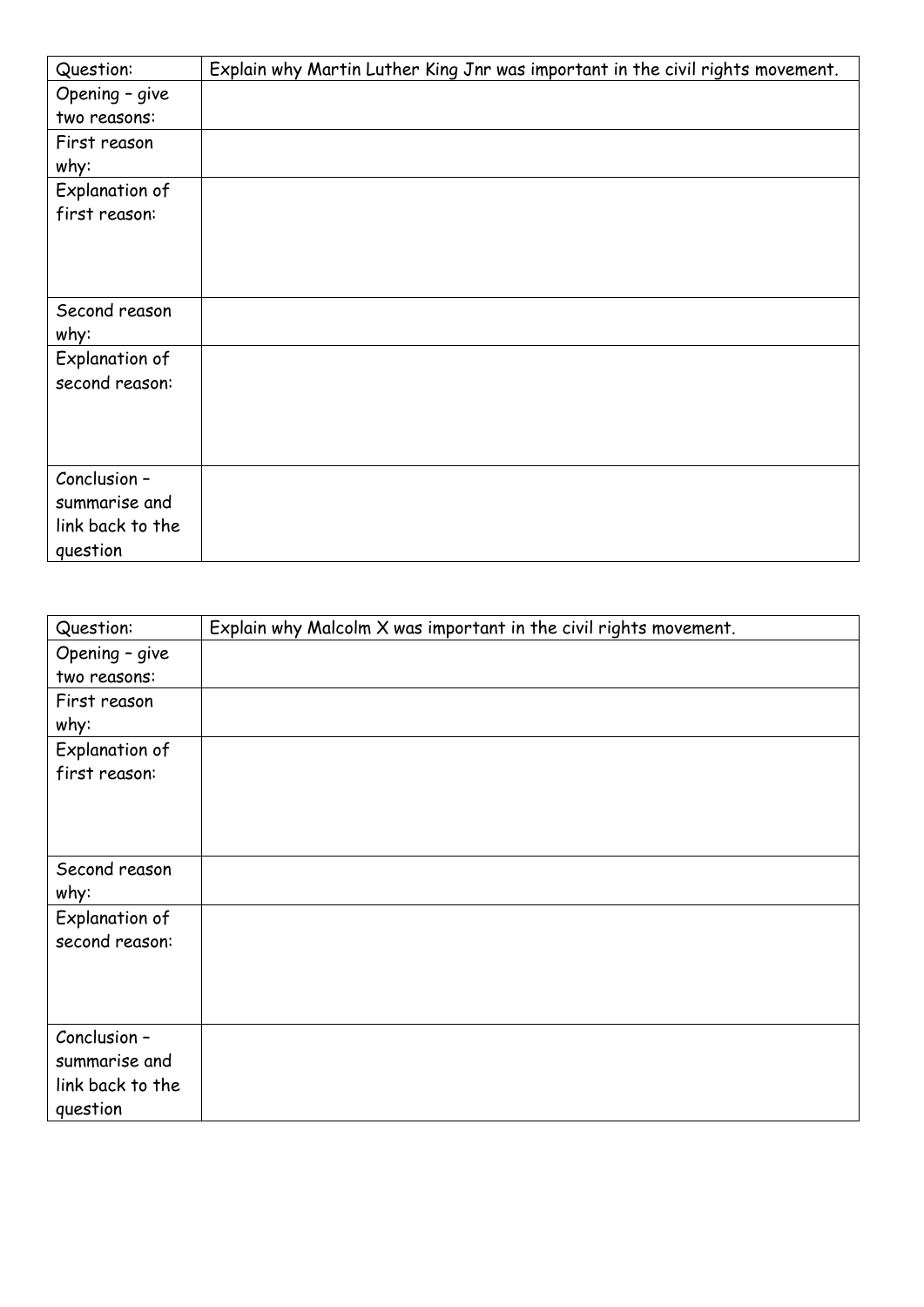| Question:        | Explain why legislation passed in the 1960s was important to the civil rights<br>movement. |
|------------------|--------------------------------------------------------------------------------------------|
| Opening - give   |                                                                                            |
| two reasons:     |                                                                                            |
| First reason     |                                                                                            |
| why:             |                                                                                            |
| Explanation of   |                                                                                            |
| first reason:    |                                                                                            |
|                  |                                                                                            |
|                  |                                                                                            |
|                  |                                                                                            |
| Second reason    |                                                                                            |
| why:             |                                                                                            |
| Explanation of   |                                                                                            |
| second reason:   |                                                                                            |
|                  |                                                                                            |
|                  |                                                                                            |
|                  |                                                                                            |
| Conclusion -     |                                                                                            |
| summarise and    |                                                                                            |
| link back to the |                                                                                            |
| question         |                                                                                            |

| Question:                                                     | Explain why the Black Power and Black Panther movements were important in<br>the civil rights movement. |
|---------------------------------------------------------------|---------------------------------------------------------------------------------------------------------|
| Opening - give<br>two reasons:                                |                                                                                                         |
| First reason<br>why:                                          |                                                                                                         |
| Explanation of<br>first reason:                               |                                                                                                         |
| Second reason<br>why:                                         |                                                                                                         |
| Explanation of<br>second reason:                              |                                                                                                         |
| Conclusion -<br>summarise and<br>link back to the<br>question |                                                                                                         |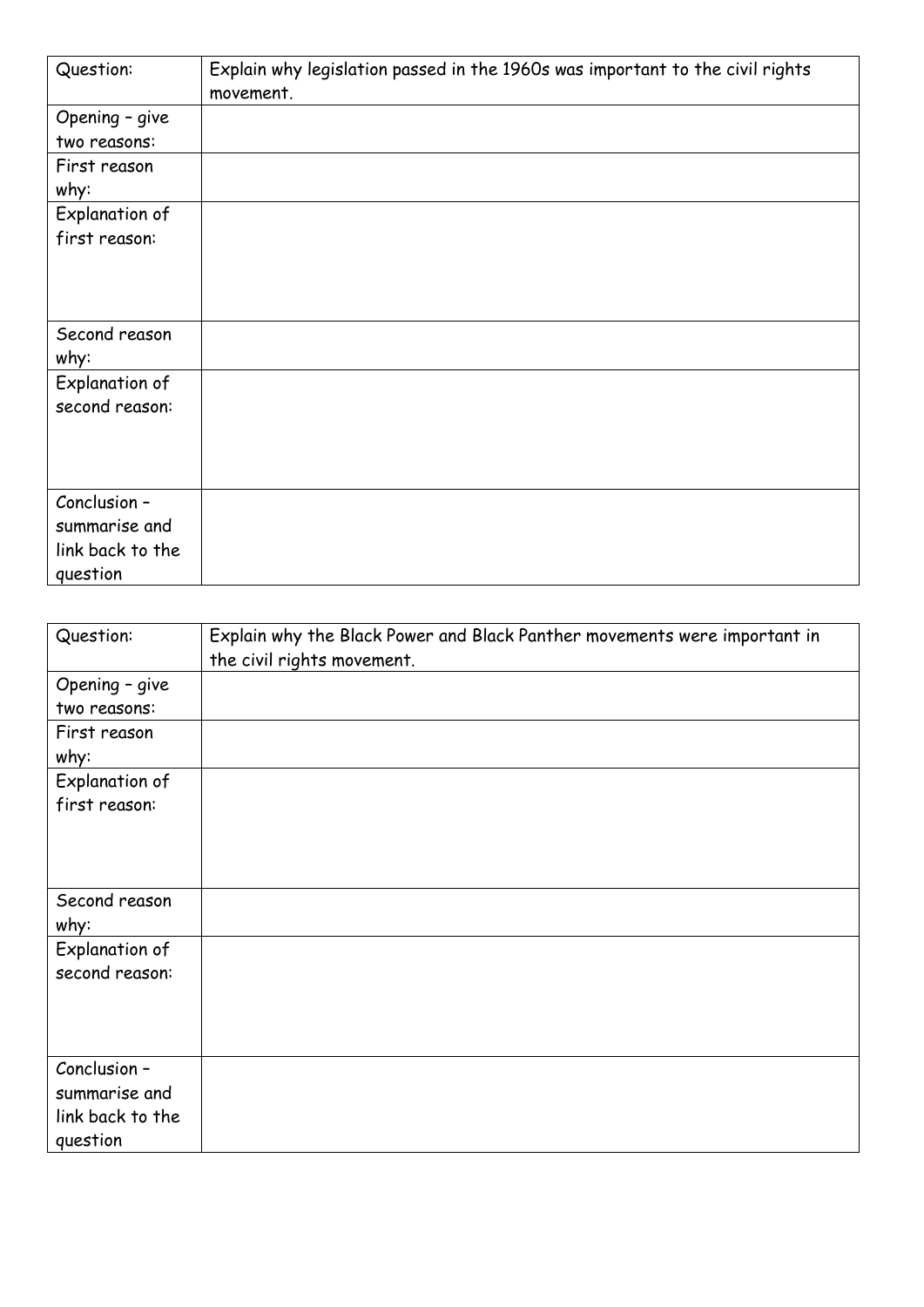| Question:               | How important was WWII in the fight for civil rights? |
|-------------------------|-------------------------------------------------------|
| Discuss the given       |                                                       |
| factor, its             |                                                       |
| significance and        |                                                       |
| two others:             |                                                       |
| First (given)           |                                                       |
| reason factor:          |                                                       |
| Detail for first        |                                                       |
| factor:                 |                                                       |
|                         |                                                       |
|                         |                                                       |
| Reason why first        |                                                       |
| factor was              |                                                       |
| important:              |                                                       |
|                         |                                                       |
| Second (own)<br>factor: |                                                       |
| Detail for second       |                                                       |
| factor:                 |                                                       |
|                         |                                                       |
|                         |                                                       |
| Reason why              |                                                       |
| second factor was       |                                                       |
| important:              |                                                       |
|                         |                                                       |
| Third (own)             |                                                       |
| factor:                 |                                                       |
| Detail for third        |                                                       |
| factor:                 |                                                       |
|                         |                                                       |
|                         |                                                       |
| Reason why third        |                                                       |
| factor was              |                                                       |
| important:              |                                                       |
| Conclusion -            |                                                       |
| compare the             |                                                       |
| three factors,          |                                                       |
| reach a judgement       |                                                       |
|                         |                                                       |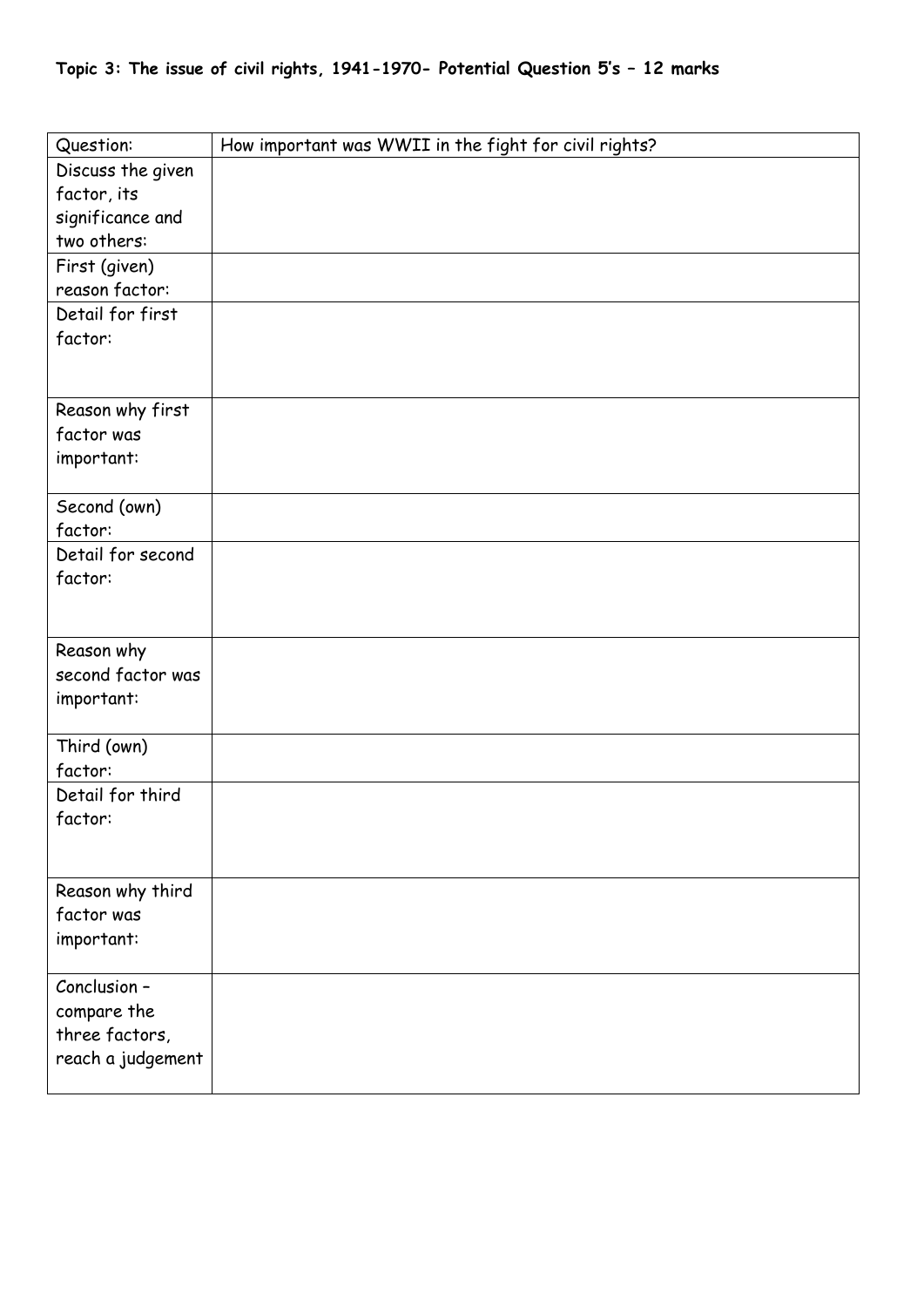| Question:         | How important was education in the struggle for civil rights in the 1950s? |
|-------------------|----------------------------------------------------------------------------|
| Discuss the given |                                                                            |
| factor, its       |                                                                            |
| significance and  |                                                                            |
| two others:       |                                                                            |
| First (given)     |                                                                            |
| reason factor:    |                                                                            |
| Detail for first  |                                                                            |
| factor:           |                                                                            |
|                   |                                                                            |
|                   |                                                                            |
| Reason why first  |                                                                            |
| factor was        |                                                                            |
| important:        |                                                                            |
|                   |                                                                            |
| Second (own)      |                                                                            |
| factor:           |                                                                            |
| Detail for second |                                                                            |
| factor:           |                                                                            |
|                   |                                                                            |
|                   |                                                                            |
| Reason why        |                                                                            |
| second factor was |                                                                            |
| important:        |                                                                            |
| Third (own)       |                                                                            |
| factor:           |                                                                            |
| Detail for third  |                                                                            |
| factor:           |                                                                            |
|                   |                                                                            |
|                   |                                                                            |
| Reason why third  |                                                                            |
| factor was        |                                                                            |
| important:        |                                                                            |
|                   |                                                                            |
| Conclusion -      |                                                                            |
| compare the       |                                                                            |
| three factors,    |                                                                            |
| reach a judgement |                                                                            |
|                   |                                                                            |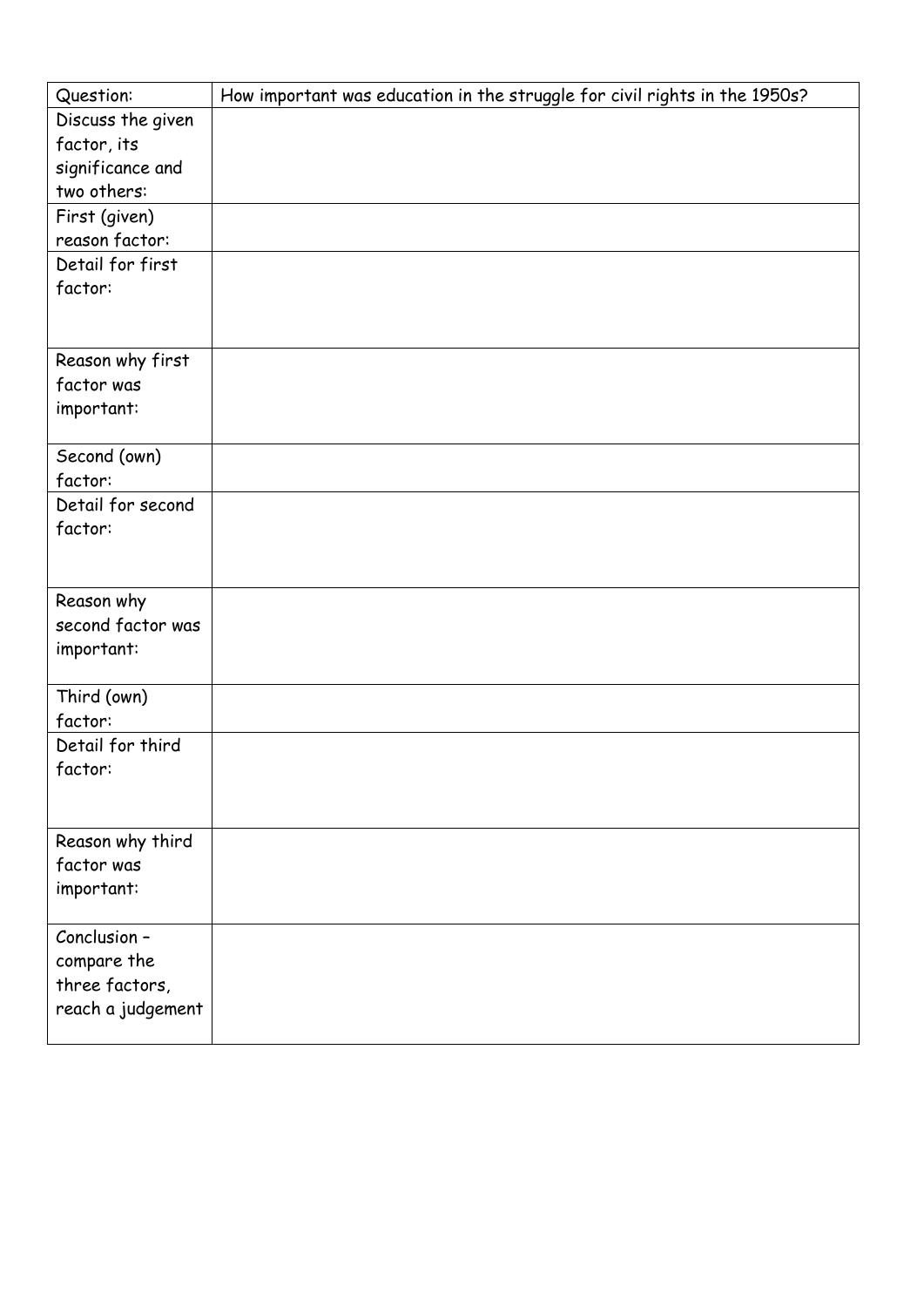| Question:         | How important was Malcolm X in the campaign for civil rights? |
|-------------------|---------------------------------------------------------------|
| Discuss the given |                                                               |
| factor, its       |                                                               |
| significance and  |                                                               |
| two others:       |                                                               |
| First (given)     |                                                               |
| reason factor:    |                                                               |
| Detail for first  |                                                               |
| factor:           |                                                               |
|                   |                                                               |
|                   |                                                               |
| Reason why first  |                                                               |
| factor was        |                                                               |
| important:        |                                                               |
|                   |                                                               |
| Second (own)      |                                                               |
| factor:           |                                                               |
| Detail for second |                                                               |
| factor:           |                                                               |
|                   |                                                               |
|                   |                                                               |
| Reason why        |                                                               |
| second factor was |                                                               |
| important:        |                                                               |
| Third (own)       |                                                               |
| factor:           |                                                               |
| Detail for third  |                                                               |
| factor:           |                                                               |
|                   |                                                               |
|                   |                                                               |
| Reason why third  |                                                               |
| factor was        |                                                               |
| important:        |                                                               |
|                   |                                                               |
| Conclusion -      |                                                               |
| compare the       |                                                               |
| three factors,    |                                                               |
| reach a judgement |                                                               |
|                   |                                                               |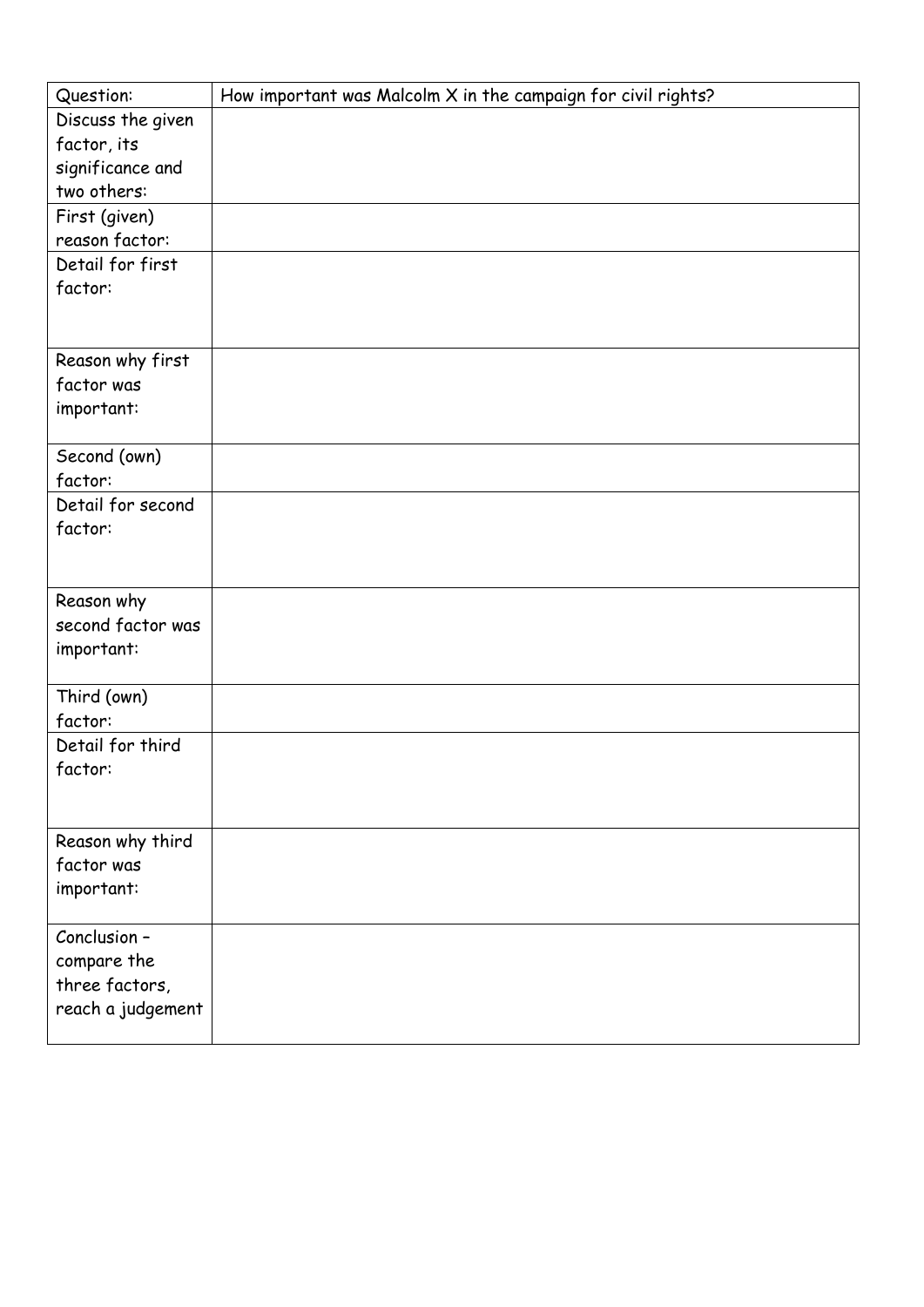| Question:         | How important was the Civil Rights Act of 1964? |
|-------------------|-------------------------------------------------|
| Discuss the given |                                                 |
| factor, its       |                                                 |
| significance and  |                                                 |
| two others:       |                                                 |
| First (given)     |                                                 |
| reason factor:    |                                                 |
| Detail for first  |                                                 |
| factor:           |                                                 |
|                   |                                                 |
|                   |                                                 |
| Reason why first  |                                                 |
| factor was        |                                                 |
| important:        |                                                 |
|                   |                                                 |
| Second (own)      |                                                 |
| factor:           |                                                 |
| Detail for second |                                                 |
| factor:           |                                                 |
|                   |                                                 |
| Reason why        |                                                 |
| second factor was |                                                 |
| important:        |                                                 |
|                   |                                                 |
| Third (own)       |                                                 |
| factor:           |                                                 |
| Detail for third  |                                                 |
| factor:           |                                                 |
|                   |                                                 |
|                   |                                                 |
| Reason why third  |                                                 |
| factor was        |                                                 |
| important:        |                                                 |
|                   |                                                 |
| Conclusion -      |                                                 |
| compare the       |                                                 |
| three factors,    |                                                 |
| reach a judgement |                                                 |
|                   |                                                 |